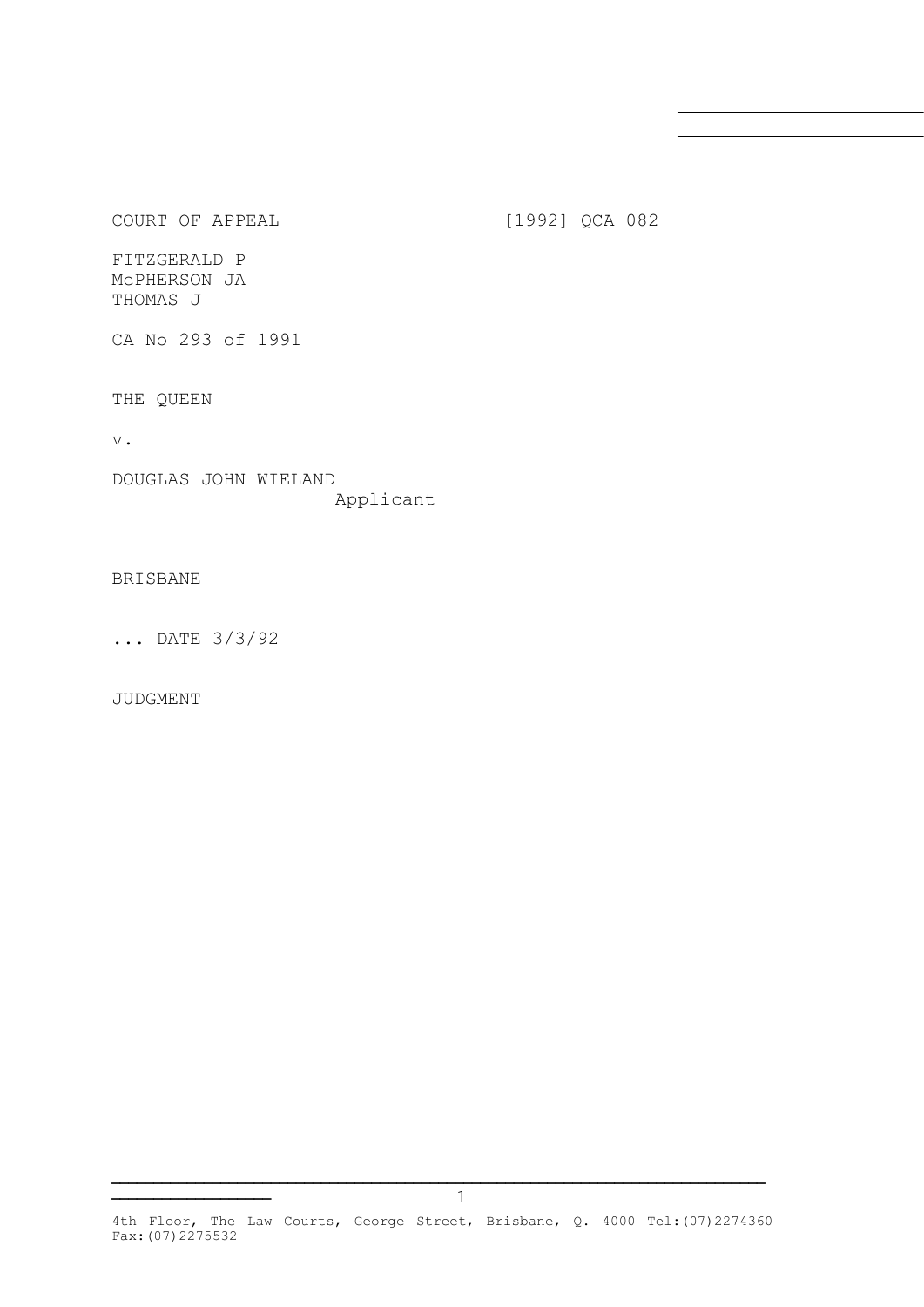## JUDGMENT

McPHERSON JA: Douglas John Wieland applies for leave to appeal against a sentence of imprisonment for a term of nine years imposed in respect of a single count of rape alleged to have been committed on 15 February 1991. He was tried in the District Court and found guilty be a jury.

The circumstances of the offence are that the complainant went to have her lunch in a public park in Nambour during her lunch break from work. She was confronted by the applicant whom she knew by sight but not in any sense as a close acquaintance. He was armed with a knife, held the knife close to her, threatened her with violence if not with death, forced her to remove part of her clothing, and raped her in circumstances which caused her considerable pain. She was 17 years old and a virgin, and there is medical evidence that attests to the force that was used to penetrate her.

The applicant was at the time, 20 years old. He was under probation that had been imposed for a period of two years in consequence of a series of offences of aggravated assaults on women which had been committed between 15 January 1990 and 8 May 1990. The assaults in question consisted of kissing or embracing some four different women whom he evidently accosted in public places in Nambour.

4th Floor, The Law Courts, George Street, Brisbane, Q. 4000 Tel: (07) 2274360 Fax:(07)2275532

**\_\_\_\_\_\_\_\_\_\_\_\_\_\_\_\_\_\_\_\_\_\_\_\_\_\_\_\_\_\_\_\_\_\_\_\_\_\_\_\_\_\_\_\_\_\_\_\_\_\_\_\_\_\_\_\_\_\_\_\_\_\_\_\_\_\_\_\_\_\_\_\_\_\_\_\_\_\_**

**\_\_\_\_\_\_\_\_\_\_\_\_\_\_\_\_\_\_\_**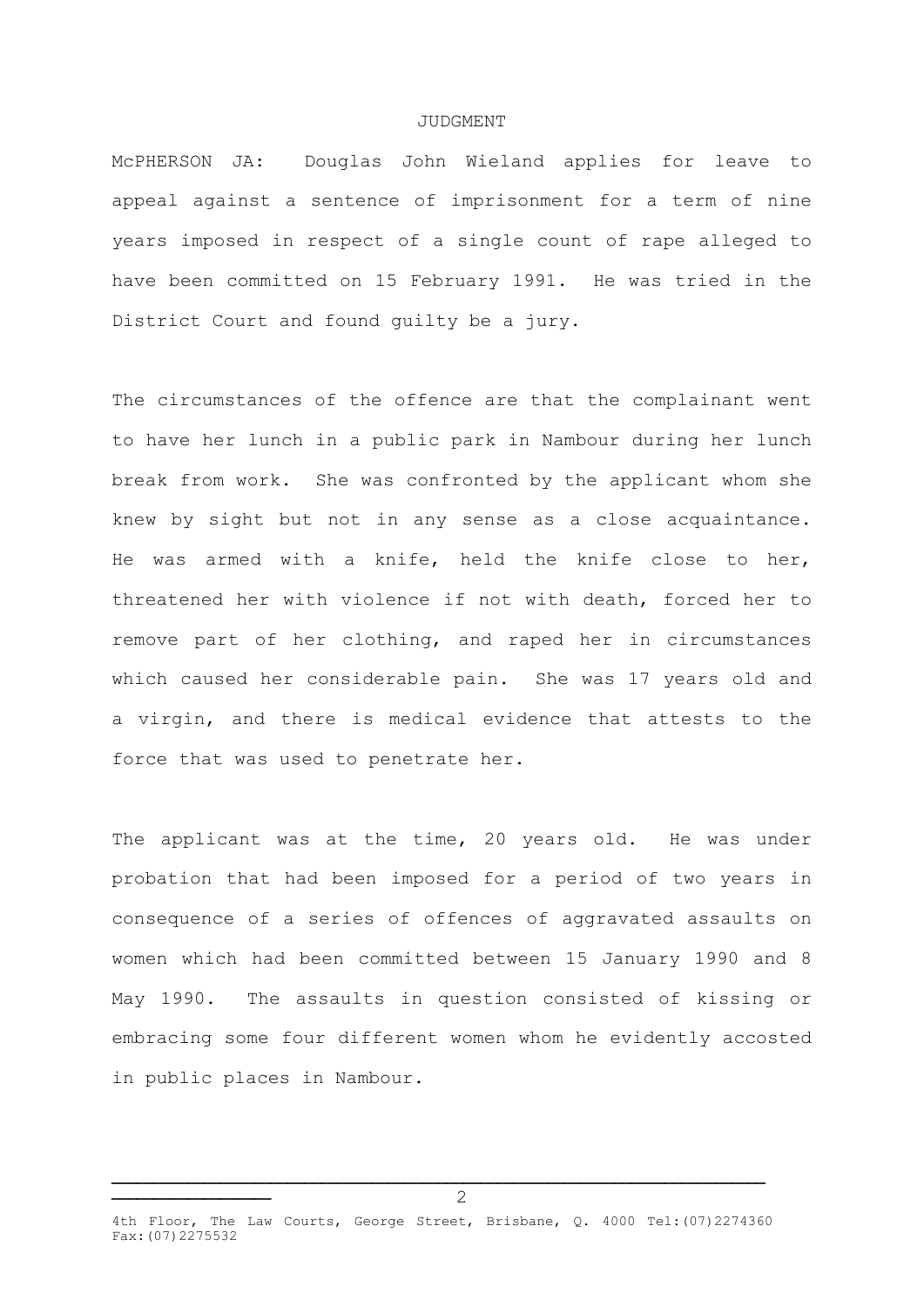A further such offence was committed by him on 11 October 1990, at which time he was still under the sentence of probation imposed for the earlier offences in the Magistrates Court at Maroochydore on 27 July 1990. He was not dealt with in respect of the last of those aggravated assaults until some three days or so after the offence of rape, the subject of this application, had been committed. On that occasion, his probation was effectively increased by a further year and he was ordered to perform 240 hours of community service. That particular sentence pales into insignificance in the light of his subsequent offence of rape and the sentence imposed upon him in respect of it.

There was evidence before the learned sentencing Judge that the applicant had, for some time before the rape was committed, loitered around the place of the complainant's employment and had followed her to the park in question. It is apparent that the offence was carefully premeditated. There was also some evidence of earlier harassment of the complainant during the preceding six months. The applicant had, she said, previously exposed his person to her at her work and had previously attempted to kiss her against her will.

On the occasion in question, the circumstances of which I have briefly outlined, he approached her from behind with a knife

**\_\_\_\_\_\_\_\_\_\_\_\_\_\_\_\_\_\_\_\_\_\_\_\_\_\_\_\_\_\_\_\_\_\_\_\_\_\_\_\_\_\_\_\_\_\_\_\_\_\_\_\_\_\_\_\_\_\_\_\_\_\_\_\_\_\_\_\_\_\_\_\_\_\_\_\_\_\_**

**\_\_\_\_\_\_\_\_\_\_\_\_\_\_\_\_\_\_\_**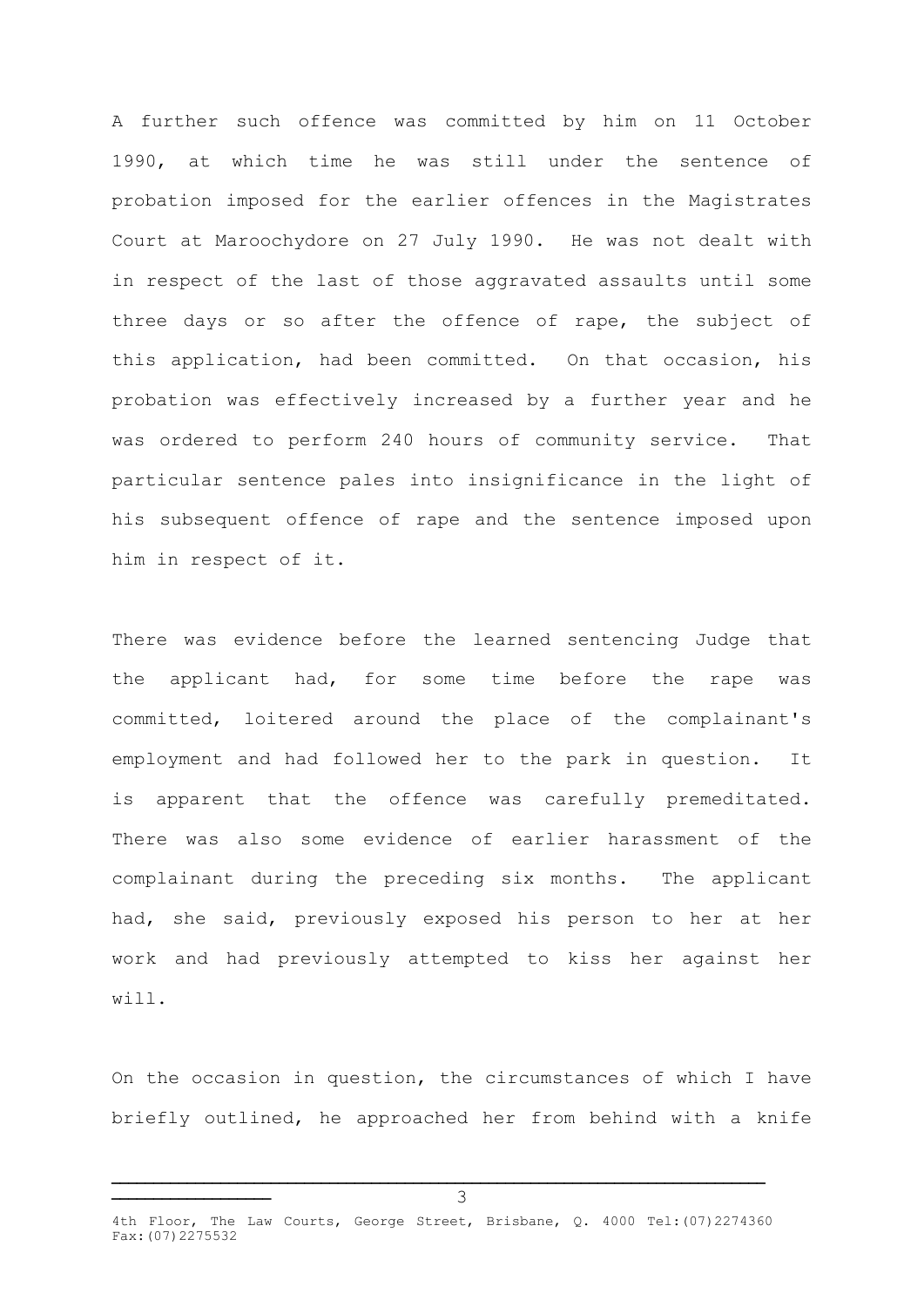in his hand, he pressed the knife against her shoulder and then against her back as she attempted to flee, and as I have said, he threatened to kill her both before and after the offence was committed. Inevitably, she became fearful and her fears have remained with her since that time to such an extent that she has abandoned her employment.

The applicant was subjected to psychiatric examination by Dr Tom Bell, who gave a report which forms part of the record before us. It is the conclusion of that psychiatrist that Mr Wieland, the applicant, has significant personality problems, but was not, in the opinion of that expert, suffering from any psychiatric disorder.

We were referred by Mr Rafter, who appeared on behalf of the applicant, to the decision in The Queen v Brian Docherty CA No 176 of 1990 where a sentence of nine years' imprisonment was imposed and not disturbed on appeal by the Court of Criminal Appeal in respect of a similar offence of rape of a stranger in a public place. It may be added that, as Mr Rafter pointed out, in that case the sentence was effectively a longer sentence for the reason that the applicant in that instance had been in custody for some time before the sentence was imposed.

In the present case the applicant was evidently on bail at the

**\_\_\_\_\_\_\_\_\_\_\_\_\_\_\_\_\_\_\_\_\_\_\_\_\_\_\_\_\_\_\_\_\_\_\_\_\_\_\_\_\_\_\_\_\_\_\_\_\_\_\_\_\_\_\_\_\_\_\_\_\_\_\_\_\_\_\_\_\_\_\_\_\_\_\_\_\_\_**

**\_\_\_\_\_\_\_\_\_\_\_\_\_\_\_\_\_\_\_**